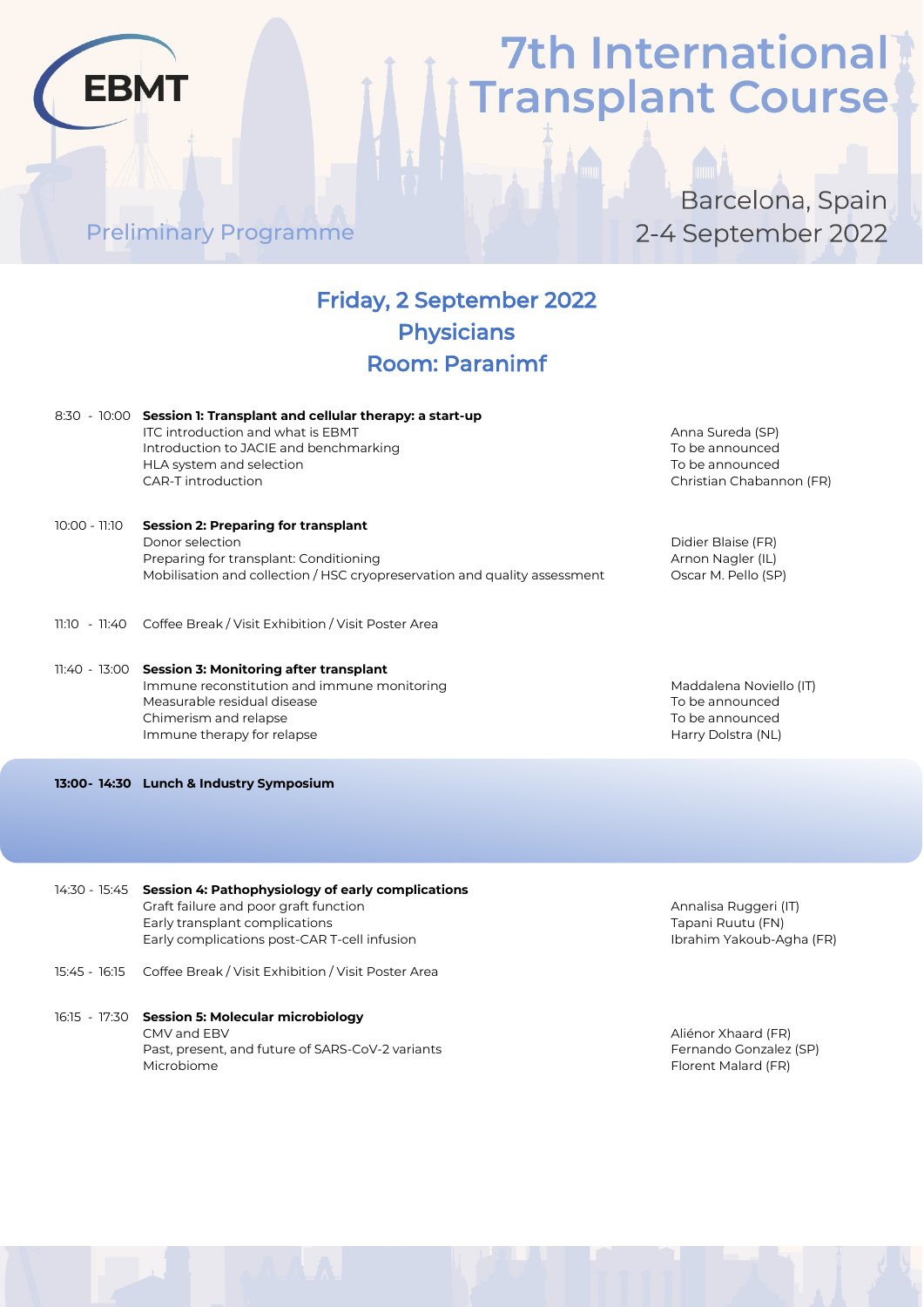Preliminary Programme

**EBMT** 

Barcelona, Spain 2-4 September 2022

### Saturday, 3 September 2022 Physicians | Adults Room: Paranimf

|               | 8:30 - 10:25 Session 6: Indications for HCT in Adults (I)<br>Indications of HCT in AML<br>Indications of HCT in ALL<br>CART in ALL<br>Indications of HCT in MDS<br>Case Report                                  | Fabio Ciceri (IT)<br>Nicolas Boissel (FR)<br>Eolia Brissot (FR)<br>Joanna Drozd-Sokolowska (PL) |
|---------------|-----------------------------------------------------------------------------------------------------------------------------------------------------------------------------------------------------------------|-------------------------------------------------------------------------------------------------|
| 10:25 - 11:30 | Session 7: Indications for HCT in Adults (II)<br>Indications of HCT in MM and other monoclonal gammopathies<br>CART Cells in patients with MM<br>Case Report                                                    | To be announced<br>Mohamad Mohty (FR)                                                           |
|               | 11:30 - 12:00 Coffee Break / Visit Exhibition / Visit Poster Area                                                                                                                                               |                                                                                                 |
|               | 12:00 - 13:30 Session 8: Indications for HCT in Adults (III)<br>Indications for HCT in indolent lymphomas<br>Indications of HCT in aggressive lymphomas<br>CART cells in patients with lymphomas<br>Case Report | M. Dolores Caballero (SP)<br>To be announced<br>Bertram Glass (DE)                              |
| 13:30 - 15:15 | Lunch & Industry Symposium (Joint) by Therakos: "The role of ECP in the treatment of GvHD in the new world"                                                                                                     |                                                                                                 |

15:15 - 17:25 **Session 9: Session title to be announced** Transplant Algorithm for Myelofibrosis Donal McLornan (UK) Indications of HCT in HL Anna Sureda (SP) Case Report Indications of HCT in AA and other bone marrow failure syndromes Régis Pefault de Latour (FR)<br>Indications of HCT in AID Indications of HCT in AID Case Report

- 17:25 17:45 Coffee Break / Visit Exhibition / Visit Poster Area
- 17:45 18:15 **Keynote Lecture 1** Positioning of CART in a clinical algorithm of AHCT Nicolaus Kröger (DE)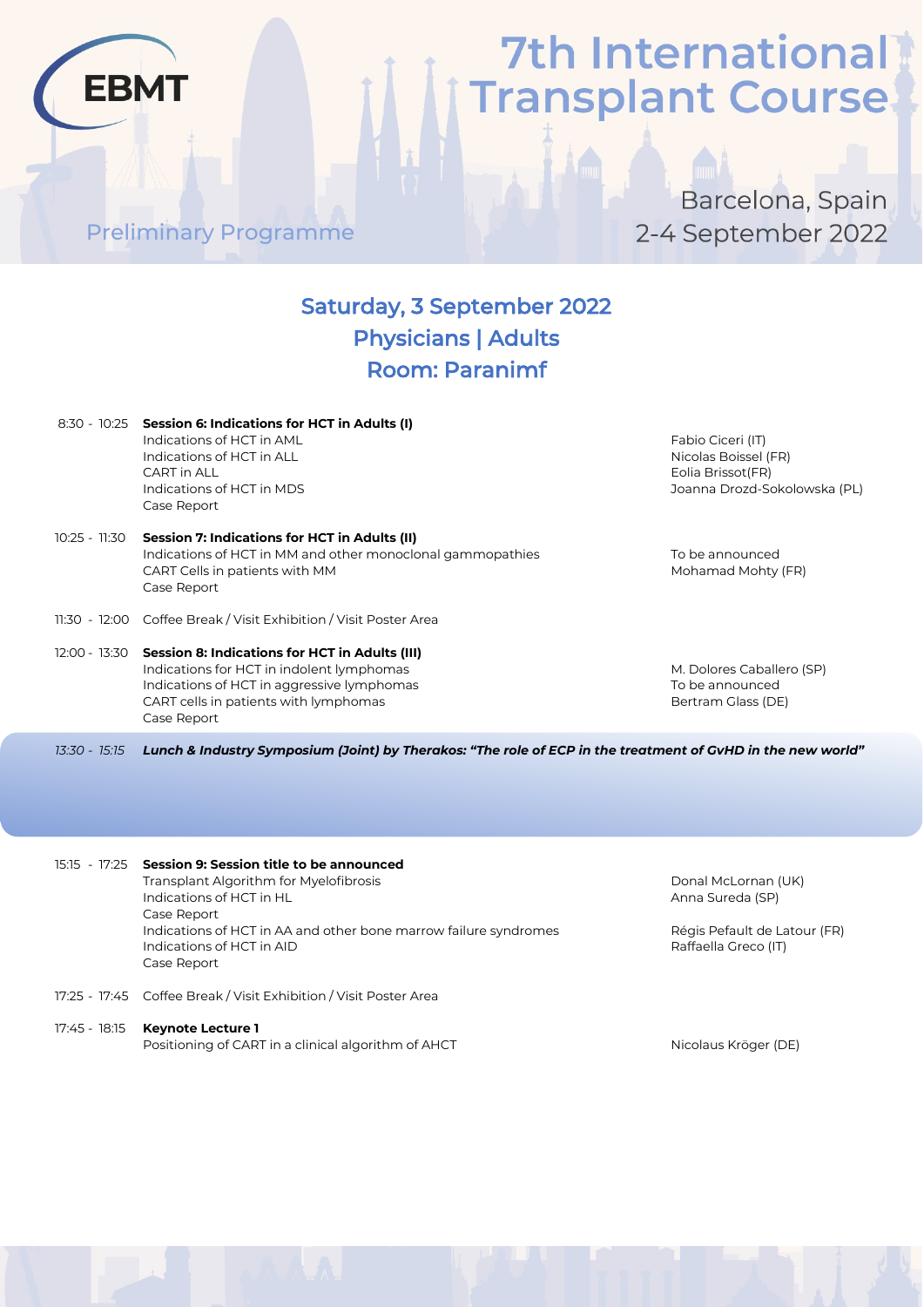Barcelona, Spain 2-4 September 2022

### Saturday, 3 September 2022 Physicians | Paediatrics Room: Aula 2

|                 | 8:30 - 10:00 Session 10: Acute Leukaemia in Children<br>ALL in Children<br>Paediatric CAR-T Cell Therapy<br>AML in Children<br>Case discussion                                                  | To be announced<br>To be announced<br>Dominik Turkiewicz (SW)    |
|-----------------|-------------------------------------------------------------------------------------------------------------------------------------------------------------------------------------------------|------------------------------------------------------------------|
| 10:00 - 11:30   | <b>Session 11: Inborn Errors</b><br><b>BMT</b> in Metabolic Disease<br>HSCT in Inborn errors of Immunity<br>Inherited immune dysregulation disorders<br>Case discussion                         | Robert Wynn (UK)<br>Benedicte Neven (FR)<br>Arjan Lankester (NL) |
|                 | 11:30 - 12:00 Coffee Break / Visit Exhibition / Visit Poster Area                                                                                                                               |                                                                  |
|                 | 12:00- 13:30 Session 12: Haemoglobinopathies and bone marrow failure<br>Congenital bone marrow failure<br>Strategy of HSCT in JMML and Paediatric MDS<br>Haemoglobinopathies<br>Case discussion | Carlo Dufour (FR)<br>Charlotte Niemeyer (DE)<br>To be announced  |
| 13:30 - 15:15   | <b>PARANINF ROOM</b><br>Lunch & Industry Symposium (Joint) by Therakos: "The role of ECP in the treatment of GvHD in the new world'                                                             |                                                                  |
|                 |                                                                                                                                                                                                 |                                                                  |
| $15:15 - 17:00$ | <b>Session 13: BMT Complications in Children</b><br>Paediatric VOD<br>Case discussion<br>Viral Complications in Children<br>Paediatric GVHD<br>Case discussion                                  | Marco Zecca (IT)<br>Elif Ince (TR)<br>Anita Lawitschka (AT)      |

17:00 - 17:25 Visit Exhibition / Visit Poster Area

Preliminary Programme

**EBMT** 

- 17:25 17:45 Coffee Break
- *17:45 - 18:15 PARANINF ROOM Session 14: Keynote Lecture: Positioning of CART in a clinical algorithm of AHCT Nicolaus Kröger (DE)*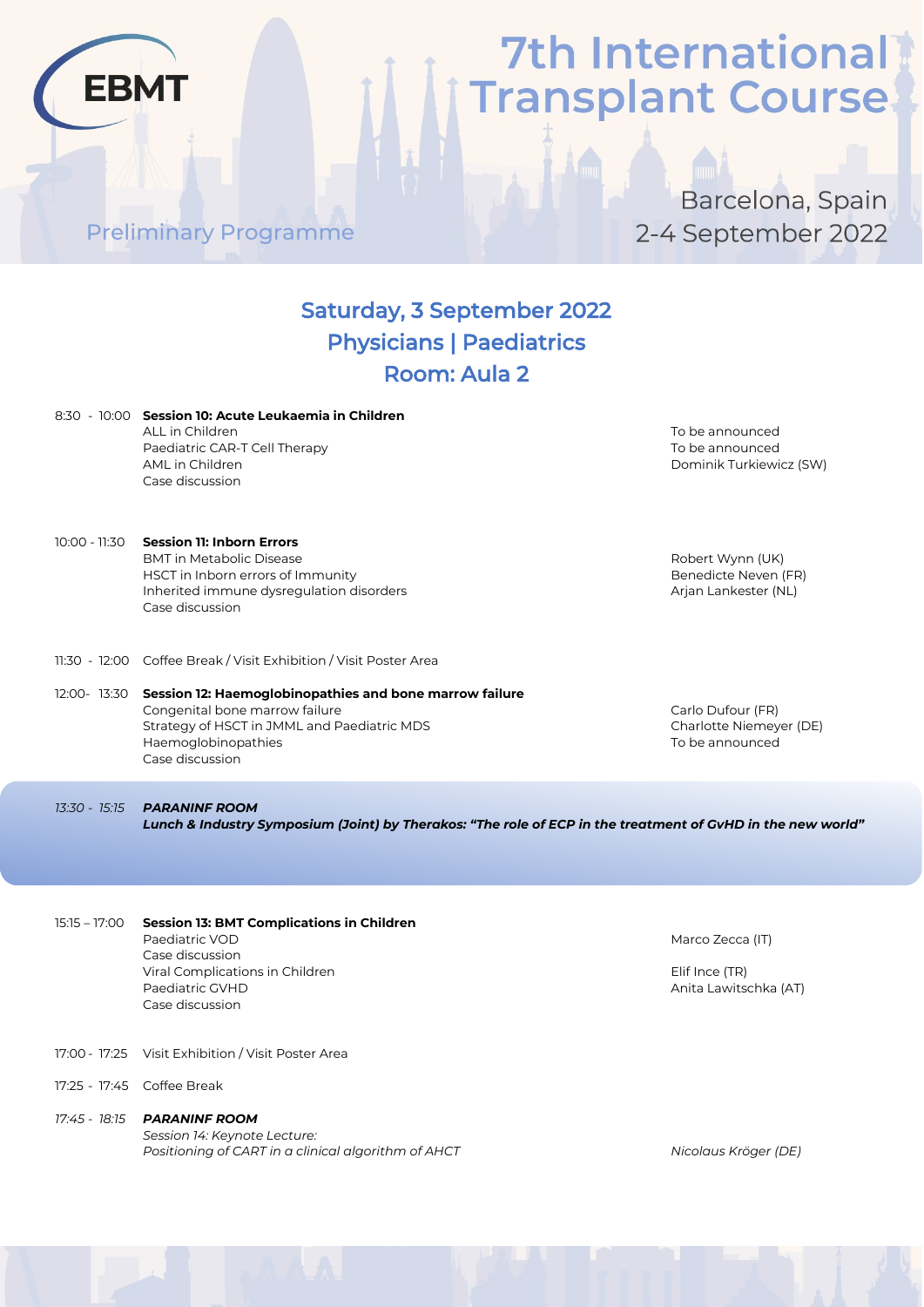### Preliminary Programme

### Barcelona, Spain 2-4 September 2022

### Saturday, 3 September 2022 Nurses Group Room: Aula Magna

08.30 - 08.35 **Opening**

**FRM** 

- 08.35 10:00 **Session I: Cell Collection, Conditioning & Infusion Considerations** Cell collection - what to consider in 2022 Current preparative regimens and transplant options Safe cell infusion: important considerations Patient experience Q&A
- 10:00 10:30 Break / Visit Exhibition / Visit Poster Area
- 10:30 12:00 **Session II: Post Infusion Care** GvHD: overview, assessment and treatment Central venous catheters: how to keep them working and how to know when they're not Neutropenic fever: get it the right first time, every time
- 11:30 12:00 Coffee Break/ Visit Exhibition / Visit Poster Area

#### 12:00 - 13:30 **Session III: Supportive Care**

Early complications Viral illnesses and keeping our patients safe Late complications Palliative care: symptom support and advanced care planning Q&A

*13:30 - 15:15 PARANINF ROOM Lunch & Industry Symposium (Joint) by Therakos: "The role of ECP in the treatment of GvHD in the new world"*

15:15 -17:05 **Session IV: Essential Update** CAR-T principles and practice Advanced therapies (BITES, Mabs, checkpoints etc): new trends and developments Donor work-up: important & difficult aspects Paediatric update JACIE - what's new for nurses Q&A

17:05 - 17:15 **Closing**